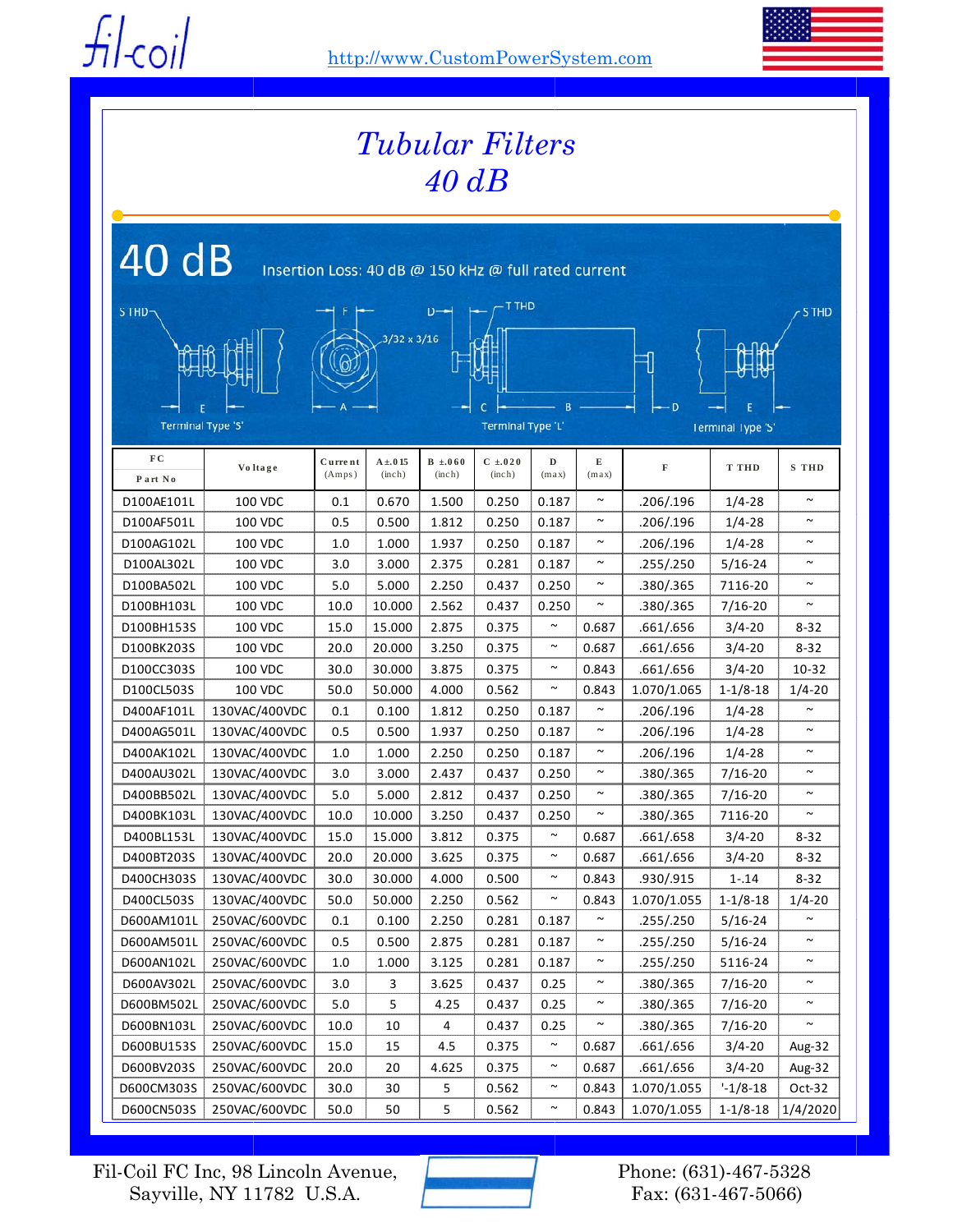$f$ *i* $|f|$ -coil



| Tubular Filters<br>$60$ $dB$                                  |                 |                    |                        |                       |                          |            |                       |             |                          |                       |  |
|---------------------------------------------------------------|-----------------|--------------------|------------------------|-----------------------|--------------------------|------------|-----------------------|-------------|--------------------------|-----------------------|--|
| 60 dB<br>Insertion Loss: 60 dB @ 150 kHz @ full rated current |                 |                    |                        |                       |                          |            |                       |             |                          |                       |  |
| т тно<br>S THD-<br>$3/32 \times 3/16$                         |                 |                    |                        |                       |                          |            |                       |             |                          |                       |  |
|                                                               |                 |                    |                        |                       |                          |            |                       | Ð           |                          |                       |  |
| <b>Terminal Type 'S'</b>                                      |                 |                    |                        |                       | <b>Terminal Type 'L'</b> |            |                       |             | <b>Terminal Type 'S'</b> |                       |  |
| F C<br>Part No                                                | Voltage         | Curre nt<br>(Amps) | $A \pm 0.15$<br>(inch) | $B \pm 060$<br>(inch) | $C \pm 020$<br>(inch)    | D<br>(max) | Е<br>(max)            | $\mathbf F$ | <b>T THD</b>             | <b>S</b> THD          |  |
| F100AG101L                                                    | 100VDC          | 0.1                | 0.670                  | 1.937                 | 0.250                    | 0.187      | $\sim$                | .206/.196   | $1/4 - 28$               | $\sim$                |  |
| F100AP501L                                                    | 100VDC          | 0.5                | 0.750                  | 2.125                 | 0.281                    | 0.187      | $\sim$                | .255/.250   | $5/16 - 24$              | $\tilde{\phantom{a}}$ |  |
| F100AL102L                                                    | 100VDC          | 1.0                | 0.750                  | 2.375                 | 0.281                    | 0.187      | $\sim$                | .255/.250   | $5/16 - 24$              | $\sim$                |  |
| F100BC302L                                                    | 100VDC          | 3.0                | 1.125                  | 2.375                 | 0.437                    | 0.250      | $\sim$                | .380/.365   | $7/16 - 20$              | $\sim$                |  |
| F100BD502L                                                    | 100VDC          | 5.0                | 1.125                  | 2.625                 | 0.437                    | 0.250      | $\sim$                | .380/.365   | $7/16 - 20$              | $\sim$                |  |
| F100BW103L                                                    | 100VDC          | 10.0               | 1.500                  | 3.312                 | 0.375                    | 0.500      | $\tilde{\phantom{a}}$ | .661/.656   | $3/4 - 20$               | $\sim$                |  |
| F100BW103S                                                    | 100VDC          | 10.0               | 1.500                  | 3.312                 | 0.375                    | $\sim$     | 0.687                 | .661/.656   | $3/4 - 20$               | #8-32                 |  |
| F100BT153S                                                    | 100VDC          | 15.0               | 1.500                  | 3.625                 | 0.375                    | $\sim$     | 0.687                 | .661/.656   | $3/4 - 20$               | #8-32                 |  |
| F100BT203S                                                    | 100VDC          | 20.0               | 1.500                  | 3.625                 | 0.375                    | $\sim$     | 0.687                 | .661/.656   | $3/4 - 20$               | #8-32                 |  |
| F100CHS03S                                                    | 100VDC          | 30.0               | 2.000                  | 4.000                 | 0.500                    | $\sim$     | 0.843                 | .930/.915   | $1 - 14$                 | #10-32                |  |
| F100CP503S                                                    | 100VDC          | 50.0               | 2.250                  | 4.500                 | 0.562                    | $\sim$     | 0.843                 | 1.070/1.055 | $1-1/8-18$               | $1/4 - 20$            |  |
| F400AM101L                                                    | 130 VAC/400 VDC | 0.1                | 0.750                  | 2.250                 | 0.281                    | 0.187      | $\sim$                | .255/.250   | $5/16 - 24$              |                       |  |
| F400AR501L                                                    | 130 VAC/400 VDC | 0.5                | 0.750                  | 2.750                 | 0.281                    | 0.187      | $\sim$                | .255/.250   | $5/16 - 24$              | $\sim$                |  |
| F400AW102L                                                    | 130 VAC/400 VDC | 1.0                | 1.000                  | 2.375                 | 0.437                    | 0.250      | $\sim$                | .380/.365   | $7/16 - 20$              | $\sim$                |  |
| F400BE302L                                                    | 130 VAC/400 VDC | 3.0                | 1.125                  | 3.000                 | 0.437                    | 0.250      | $\sim$                | .380/.365   | $7/16 - 20$              | $\sim$                |  |
| F400BP502L                                                    | 130 VAC/400 VDC | 5.0                | 1.250                  | 3.875                 | 0.437                    | 0.250      | $\tilde{}$            | .380/.365   | $7/16 - 20$              | $\sim$                |  |
| F400BY103L                                                    | 130 VAC/400 VDC | 10.0               | 1.500                  | 4.125                 | 0.375                    | 0.500      | $\sim$                | .661/.656   | $3/4 - 20$               | $\sim$                |  |
| F400BY103S                                                    | 130 VAC/400 VDC | 10.0               | 1.500                  | 4.125                 | 0.375                    | $\sim$     | 0.687                 | .661/.656   | $3/4 - 20$               | #8-32                 |  |
| F400CD153S                                                    | 130 VAC/400 VDC | 15.0               | 1.750                  | 4.375                 | 0.375                    | $\sim$     | 0.687                 | .661/.656   | $3/4 - 20$               | #8-32                 |  |
| F400CE203S                                                    | 130 VAC/400 VDC | 20.0               | 1.750                  | 5.000                 | 0.375                    | $\sim$     | 0.687                 | .661/.656   | $3/4 - 20$               | #8-32                 |  |
| F400C0303S                                                    | 130 VAC/400 VDC | 30.0               | 2.250                  | 4.875                 | 0.562                    | $\sim$     | 0.843                 | 1.070/1.055 | $1-1/8-18$               | #10-32                |  |
| F400CR503S                                                    | 130 VAC/400 VDC | 50.0               | 2.250                  | 5.750                 | 0.562                    | $\sim$     | 0.843                 | 1.070/1.055 | $1-1/8-18$               | $1/4 - 20$            |  |
| F600AY101L                                                    | 250 VAC/600 VDC | 0.1                | 1.000                  | 2.250                 | 0.437                    | 0.250      | $\sim$                | .380/.365   | $7/16 - 20$              |                       |  |
| F600AX501L                                                    | 250 VAC/600 VDC | 0.5                | $\mathbf{1}$           | 2.5                   | 0.437                    | 0.25       | $\sim$                | .380/.365   | $7/16 - 20$              | $\sim$                |  |
| F600AV102L                                                    | 250 VAC/600 VDC | $\mathbf{1}$       | $\mathbf{1}$           | 3.125                 | 0.437                    | 0.25       | $\sim$                | .380/.365   | $7/16 - 20$              | $\sim$                |  |
| F600BQ302L                                                    | 250 VAC/600 VDC | 3                  | 1.25                   | 3.75                  | 0.437                    | 0.25       | $\sim$                | .380/.365   | $7/16 - 20$              | $\sim$                |  |
| F600BZ502L                                                    | 250 VAC/600 VDC | 5                  | 1.5                    | 3.75                  | 0.375                    | 0.5        | $\sim$                | .661/.656   | $3/4 - 20$               | $\sim$                |  |
| F600BZ502S                                                    | 250 VAC/600 VDC | 5                  | 1.5                    | 3.75                  | 0.375                    | $\sim$     | 0.687                 | .661/.656   | $3/4 - 20$               | #8-32                 |  |
| F600BX103L                                                    | 250 VAC/600 VDC | 10                 | 1.5                    | 5                     | 0.375                    | 0.5        | $\sim$                | .661/.656   | $3/4 - 20$               | $\sim$                |  |
| F600BX103S                                                    | 250 VAC/600 VDC | 10                 | 1.5                    | 5                     | 0.375                    | $\sim$     | 0.687                 | .661/.656   | $3/4 - 20$               | #8-32                 |  |
| F600CGI53S                                                    | 250 VAC/600 VDC | 15                 | 2                      | 5                     | 0.5                      | $\sim$     | 0.843                 | .930/.915   | 14-Jan                   | #10-32                |  |
| F600CN203S                                                    | 250 VAC/600 VDC | 20                 | 2.25                   | 5                     | 0.562                    | $\sim$     | 0.843                 | 1.070/1.055 | $1-1/8-18$               | #10-32                |  |

Fil-Coil FC Inc, 98 Lincoln Avenue, Sayville, NY 11782 U.S.A.

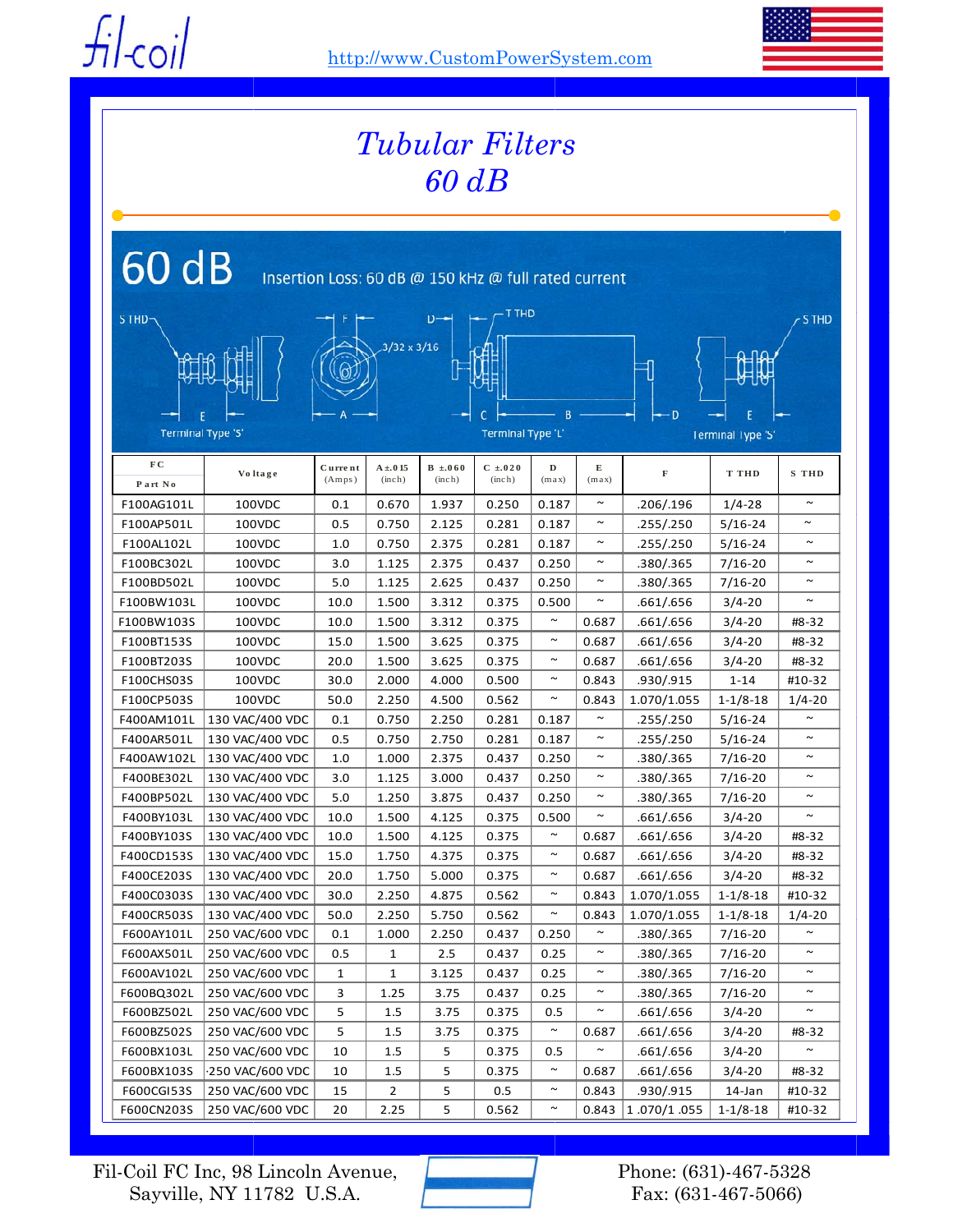$f$ *i* $|f|$ -coil

http://www.CustomPowerSystem.com



| <b>Tubular Filters</b><br>$80$ $dB$                           |                |                                     |                        |                       |                       |            |                       |             |                          |                       |
|---------------------------------------------------------------|----------------|-------------------------------------|------------------------|-----------------------|-----------------------|------------|-----------------------|-------------|--------------------------|-----------------------|
| 80 dB<br>Insertion Loss: 80 dB @ 150 kHz @ full rated current |                |                                     |                        |                       |                       |            |                       |             |                          |                       |
| T THD<br>S THD-<br>D-<br>$3/32 \times 3/16$                   |                |                                     |                        |                       |                       |            |                       |             |                          | <b>S THD</b>          |
| <b>Terminal Type 'S'</b>                                      |                | $\overline{R}$<br>Terminal Type 'L' |                        |                       |                       | Ð          |                       |             |                          |                       |
|                                                               |                |                                     |                        |                       |                       |            |                       |             | <b>Terminal Type 'S'</b> |                       |
| ${\bf F}$ C<br>Part No                                        | <b>Voltage</b> | Current<br>(Amps)                   | $A \pm 0.15$<br>(inch) | $B \pm 060$<br>(inch) | $C \pm 020$<br>(inch) | D<br>(max) | E<br>(max)            | F           | <b>T THD</b>             | <b>S</b> THD          |
| H100AM101L                                                    | 100VDC         | 0.1                                 | 0.750                  | 2.250                 | 0.281                 | 0.187      | $\sim$                | 0.255/0.250 | $5/16 - 24$              | $\sim$                |
| H100AY501L                                                    | 100VDC         | 0.5                                 | 1.000                  | 2.250                 | 0.437                 | 0.250      | $\sim$                | 0.380/0.365 | $7/16 - 20$              | $\sim$                |
| H100AX102L                                                    | 100VDC         | 1.0                                 | 1.000                  | 2.500                 | 0.437                 | 0.250      | $\sim$                | 0.380/0.365 | $7/16 - 20$              | $\sim$                |
| H100BR302L                                                    | 100VDC         | 3.0                                 | 1.250                  | 4.062                 | 0.437                 | 0.250      | $\sim$                | 0.380/0.365 | $7/16 - 20$              | $\sim$                |
| H100BT502L                                                    | 100VDC         | 5.0                                 | 1.500                  | 3.625                 | 0.375                 | 0.500      | $\sim$                | 0.661/0.656 | $3/4 - 20$               | $\sim$                |
| H100CH103L                                                    | 100VDC         | 10.0                                | 2.000                  | 4.000                 | 0.500                 | 0.500      | $\sim$                | 0.930/0.915 | $1 - 14$                 | $\tilde{\phantom{a}}$ |
| H100CH103S                                                    | 100VDC         | 10.0                                | 2.000                  | 4.000                 | 0.500                 | $\sim$     | 0.843                 | 0.930/0.915 | $1 - 14$                 | $8 - 32$              |
| H400AT101L                                                    | 130VAC/400VDC  | 0.1                                 | 0.875                  | 2.875                 | 0.437                 | 0.250      | $\sim$                | 0.380/0.365 | $7/16 - 20$              | $\tilde{\phantom{a}}$ |
| H400AZ501L                                                    | 130VAC/400VDC  | 0.5                                 | 1.000                  | 3.000                 | 0.437                 | 0.250      | $\sim$                | 0.380/0.365 | $7/16 - 20$              | $\sim$                |
| H400BS102L                                                    | 130VAC/400VDC  | 1.0                                 | 1.250                  | 3.312                 | 0.437                 | 0.250      | $\sim$                | 0.380/0.365 | $7/16 - 20$              | $\sim$                |
| H400CA302L                                                    | 130VAC/400VDC  | 3.0                                 | 1.500                  | 4.250                 | 0.375                 | 0.500      | $\sim$                | 0.661/0.656 | $3/4 - 20$               | $\sim$                |
| H400CB502L                                                    | 130VAC/400VDC  | 5.0                                 | 1.500                  | 4.187                 | 0.375                 | 0.500      | $\tilde{\phantom{a}}$ | 0.661/0.656 | $3/4 - 20$               | $\sim$                |
| H400CJ103L                                                    | 130VAC/400VDC  | 10.0                                | 2.000                  | 5.125                 | 0.500                 | 0.500      | $\sim$                | 0.930/0.915 | $1 - 14$                 | $\tilde{\phantom{a}}$ |
| H400CJ103S                                                    | 130VAC/400VDC  | 10.0                                | 2.000                  | 5.125                 | 0.500                 | $\sim$     | 0.843                 | 0.930/0.915 | $1 - 14$                 | $8 - 32$              |
| H600BF101L                                                    | 250VAC/600VDC  | 0.1                                 | 1.125                  | 3.250                 | 0.437                 | 0.250      | $\sim$                | 0.380/0.365 | $7/16 - 20$              | $\sim$                |
| H600BG501L                                                    | 250VAC/600VDC  | 0.5                                 | 1.125                  | 3.500                 | 0.437                 | 0.250      | $\sim$                | 0.380/0.365 | $7/16 - 20$              | $\sim$                |
| H600BN102L                                                    | 250VAC/600VDC  | $1.0\,$                             | 1.250                  | 4.250                 | 0.437                 | 0.250      | $\sim$                | 0.380/0.365 | $7/16 - 20$              | $\sim$                |
| H600CD302L                                                    | 250VAC/600VDC  | 3.0                                 | 1.750                  | 4.375                 | 0.375                 | 0.500      | $\sim$                | 0.661/0.656 | $3/4 - 20$               | $\sim$                |
| H600CD302S                                                    | 250VAC/600VDC  | 3.0                                 | 1.750                  | 4.375                 | 0.375                 | $\sim$     | 0.687                 | 0.661/0.656 | $3/4 - 20$               | $8 - 32$              |
| H600CF502L                                                    | 250VAC/600VDC  | 5.0                                 | 1.750                  | 5.375                 | 0.375                 | 0.500      | $\sim$                | 0.661/0.656 | $3/4 - 20$               | $\sim$                |
| H600CF502S                                                    | 250VAC/600VDC  | 5.0                                 | 1.750                  | 5.375                 | 0.375                 | $\sim$     | 0.687                 | 0.661/0.656 | $3/4 - 20$               | 8.32                  |
| H600CK103L                                                    | 250VAC/600VDC  | 10.0                                | 2.000                  | 6.250                 | 0.500                 | 0.500      | $\sim$                | 0.930/0.915 | $1 - 14$                 | $\sim$                |
| H600CK103S                                                    | 250VAC/600VDC  | 10.0                                | 2.000                  | 6.250                 | 0.500                 | $\sim$     | 0.843                 | 0.930/0.915 | $1 - 14$                 | 8.32                  |

Fil-Coil FC Inc, 98 Lincoln Avenue, Sayville, NY 11782 U.S.A.